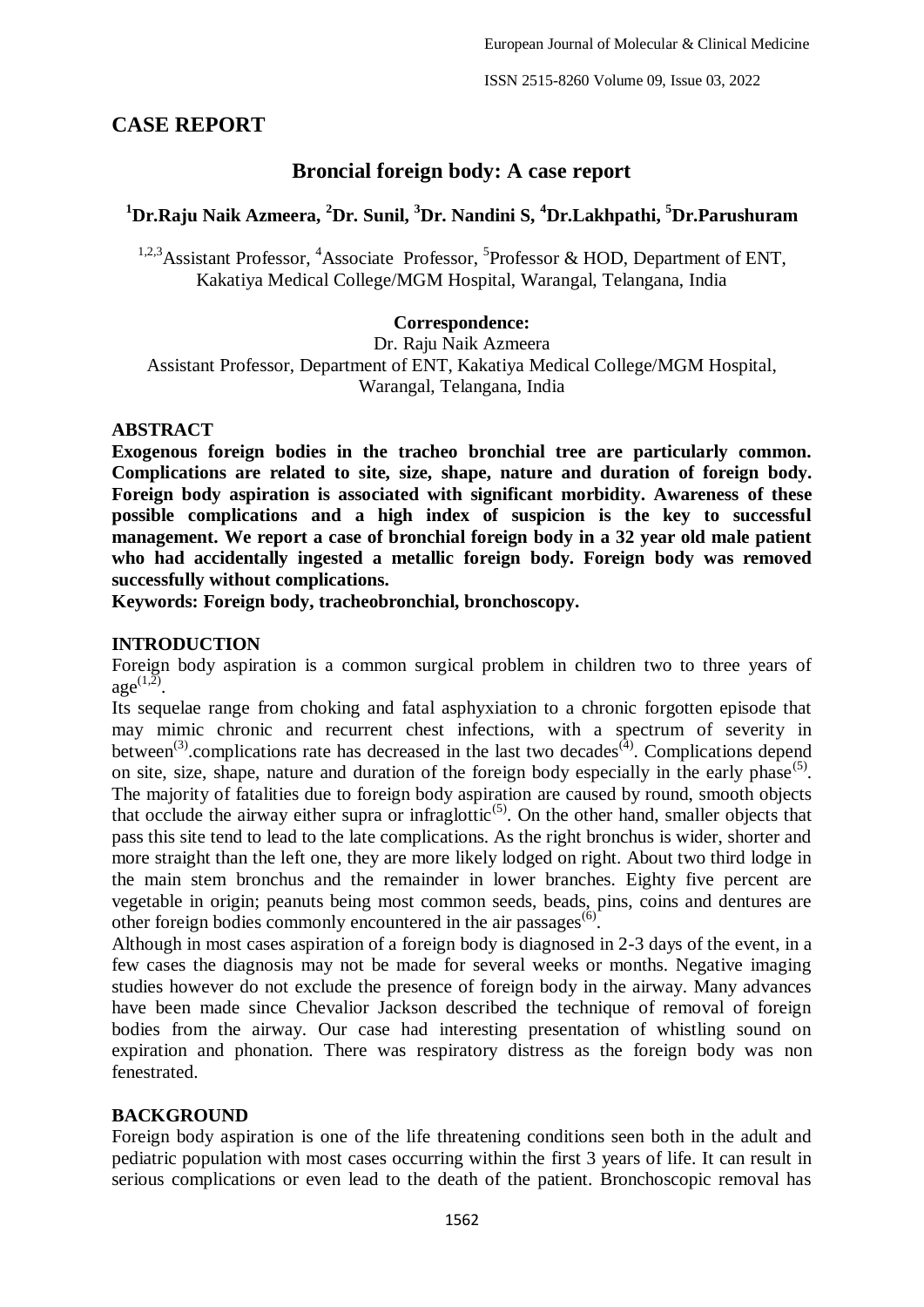ISSN 2515-8260 Volume 09, Issue 03, 2022

been described as the management of choice. Expectoration could happen, though it is extremely rare.

#### **CASE REPORT**

A 32 year old male patient presented with complaint of accidental ingestion of metallic foreign body one day back.

Patient has signs of respiratory distress. On examination air entry was decreased on left side and auscultated on expiration.

Chest X- ray PA view was done which showed a radio opaque foreign body at the level of right main bronchus.

Bronchoscopy was done under general anaesthesia. The rigid ventilating type of bronchoscope with a venturi connection was used. Foreign body using metallic tracheostomy tube (outer tube ) was visualized in the right main bronchus and was grasped with the telescopic optical bronchial foreign body forceps and was taken out into the lumen of the bronchoscope and then bronchoscope was taken out along with foreign body. The postoperative period was uneventful and check radiograph was normal and the patient was discharged.



**Fig 1: chest x-ray showing metallic foreign body in the right bronchus.**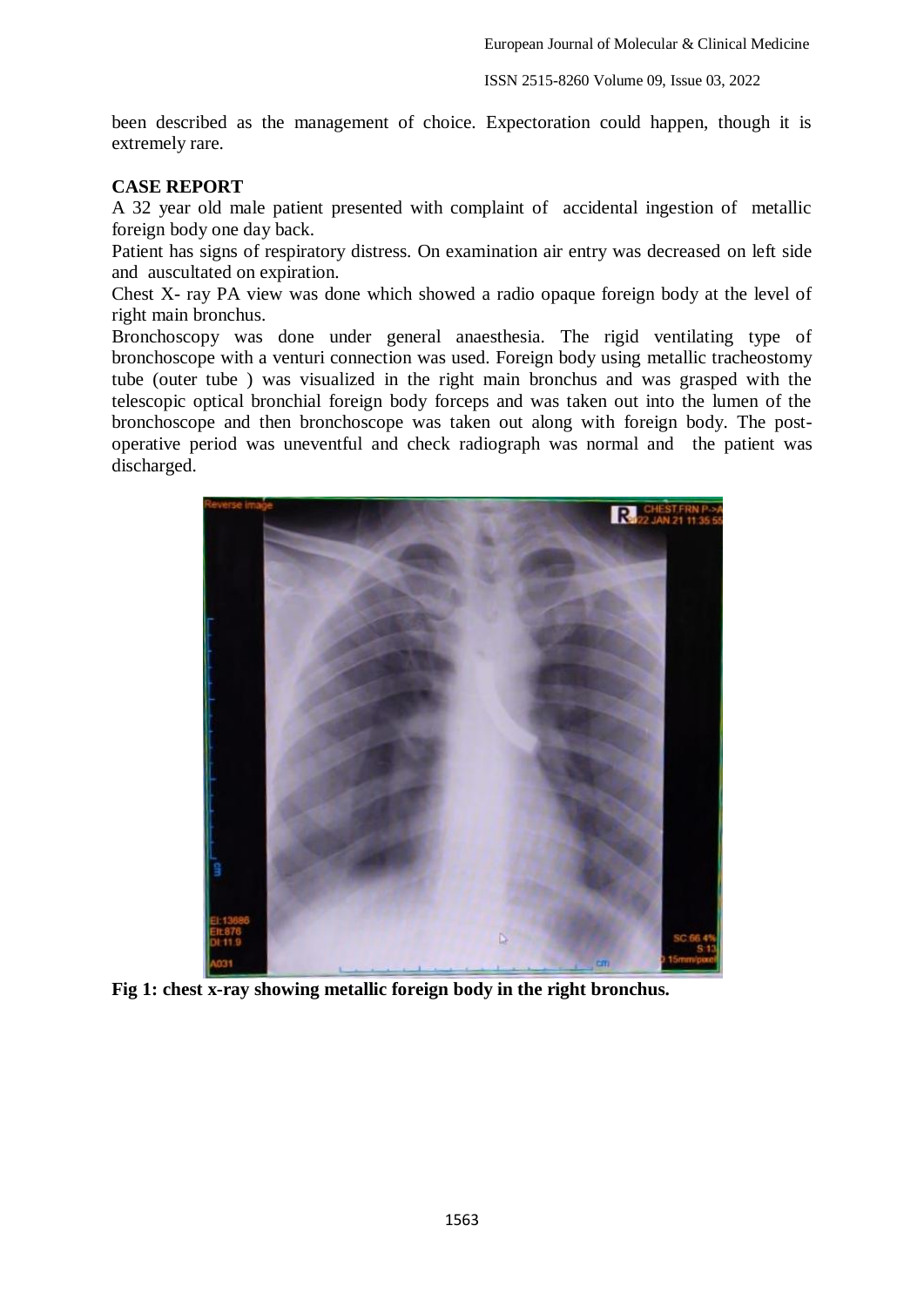ISSN 2515-8260 Volume 09, Issue 03, 2022



**Fig 2: Metallic foreign body**

## **DISCUSSION**

As a general rule the surgeon must proceed for bronchoscopy as soon as there is a suspicion of foreign body. Although the procedure should be done as early as possible, the endoscopist must not rush into it without careful preparation. Holinger has rightly said " if two hours are spent in preparation, the safe endoscopy procedure may take 2 minutes. But if only two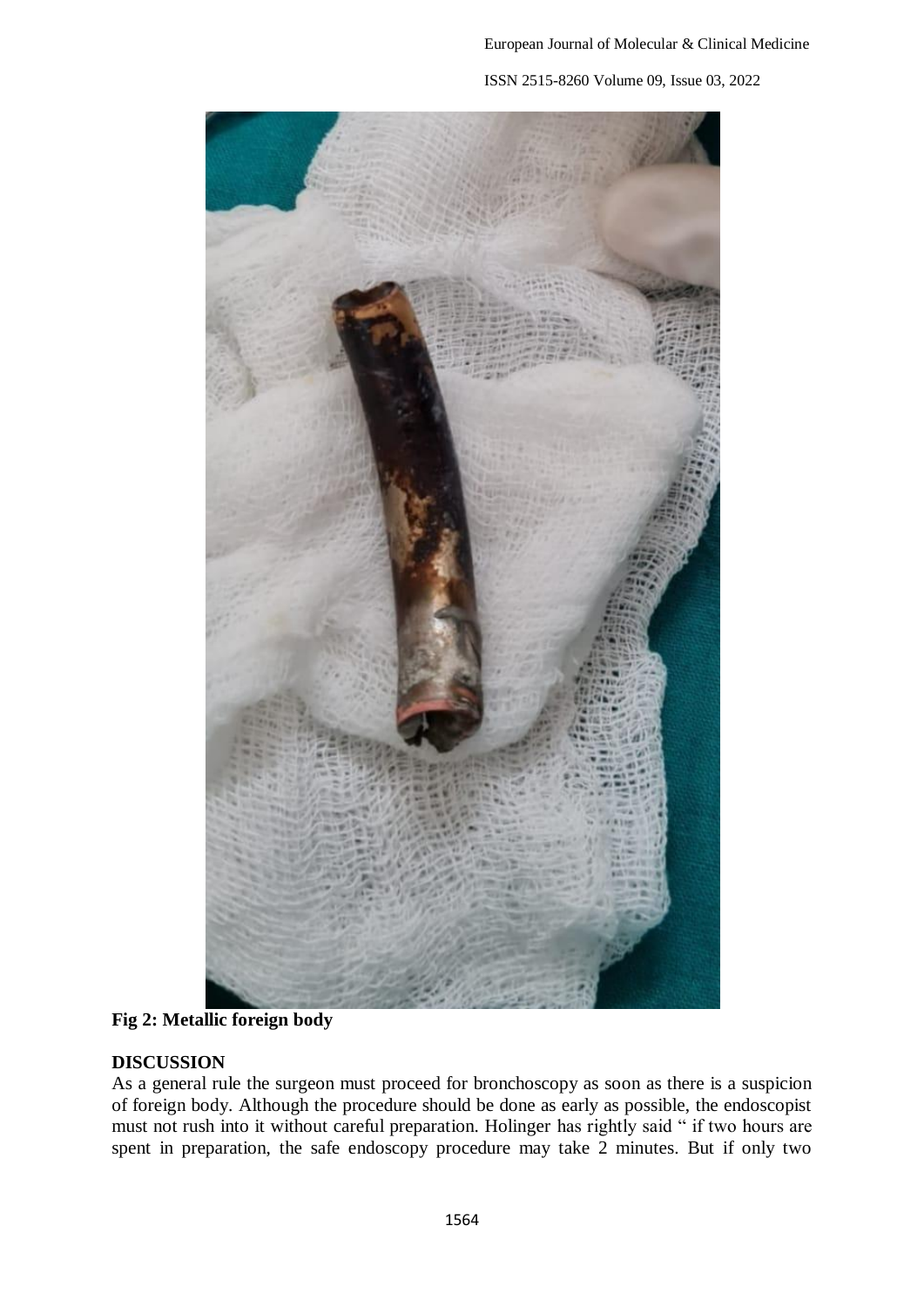minutes are taken for preparation the endoscopist may find himself attempting make- shift ineffective procedure for the next two hours" $(7)$ .

Foreign bodies in tracheobronchial tree can present with varied symptomatology. Not very often the history is contributory and diagnosis depends on high index of cliniclal suspicion, clinical signs and radiological findings. Aspirated trachea bronchial foreign bodies are 59% in the adult group. In the children group, 74% of the aspirated foreign bodies are found in proximal airways ( larynx, trachea, main bronchus), probably due to smaller bronchial tree diameter in this age group. In adult group, only 43% are lodged in the proximal airways<sup>(8)</sup>.

Metallic foreign bodies as compared to vegetative foreign body are inert and minimally reacting. As a result, these do not produce any immediate signs and symptoms of foreign body unless obstructing the airway significantly. In contrast vegetative foreign bodies are fast reacting, after lodging in trachea-bronchial tree, these swell up blocking the passage and producing chemical reaction leading to pneumonitis<sup>(9)</sup>.

Radio opaque foreign body may be seen in plain X- ray of the chest in only 9% cases. Hence, CT scan is a better modality in these cases. Fluoroscopy may be used to demonstrate air trapping in the lung. Alternate to this technique is assisted expiratory film consisting of chest  $X$ - ray taken while gentle pressure is applied to the epigastrium<sup> $(10)$ </sup>.



**Fig 3: Endoscopic examination showing metallic foreign body in the right bronchus.**

In most cases, bronchoscopic removal is the treatment of choice. The commonest complication of foreign body that pass the central air way passages and go into either the right or left main bronchus or their primary subdivisions is usually chronic obstructive